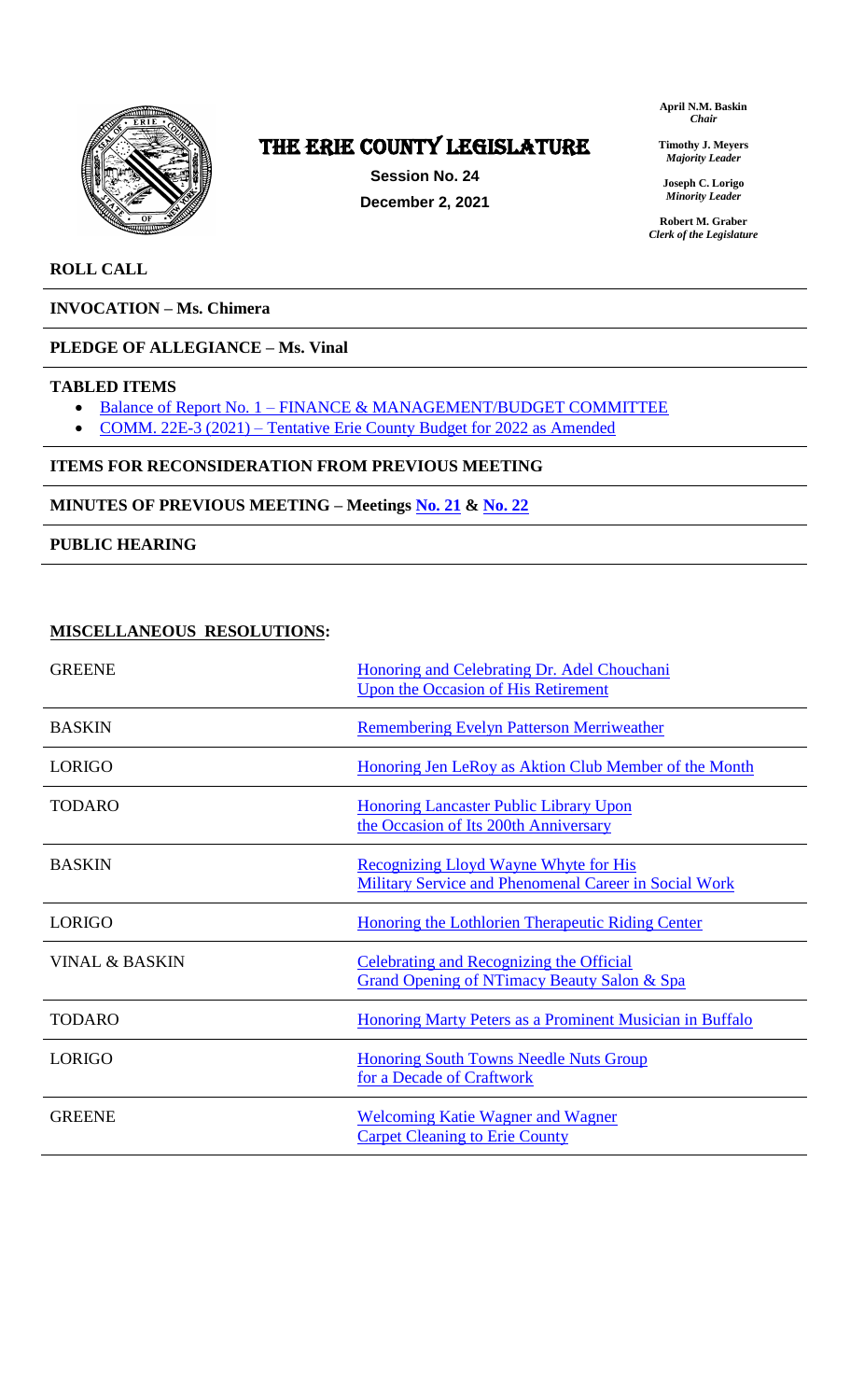## **LOCAL LAWS: REFERENCE:**

| <b>LL INTRO. 1-1</b><br>1/31/2020 | MEYERS, VINAL,<br>BASKIN, JOHNSON,<br><b>CHIMERA &amp; HARDWICK</b>         | A LL titled, "The Jail Management<br>Transparency and Accountability Act"                                                      | <b>Public Safety</b>                                                          |
|-----------------------------------|-----------------------------------------------------------------------------|--------------------------------------------------------------------------------------------------------------------------------|-------------------------------------------------------------------------------|
| <b>LL INTRO. 5-1</b><br>7/17/2020 | LORIGO, RATH,<br><b>TODARO &amp; MILLS</b>                                  | A LL Requiring Timely Reports on<br><b>County Mandated Business Closures</b><br>Made Pursuant to Local or State<br>Regulations | Government<br><b>Affairs</b>                                                  |
| <b>LL INTRO. 8-1</b><br>12/1/20   | LORIGO, RATH,<br><b>TODARO &amp; MILLS</b>                                  | A LL titled, "Third Party Food<br>Delivery Services Law"                                                                       | Government<br><b>Affairs</b>                                                  |
| <b>LL INTRO. 2-1</b><br>7/20/21   | BASKIN, JOHNSON,<br><b>VINAL &amp; MEYERS</b>                               | A LL titled, "The Erie County<br>Minority and Women Business<br><b>Enterprise Equality and Modernization</b><br>Act of 2021"   | Economic<br>Development/<br>Minority &<br><b>Women Business</b><br>Enterprise |
| <b>LL INTRO. 3-1</b><br>7/20/21   | BASKIN, MEYERS,<br><b>VINAL &amp; JOHNSON</b>                               | A LL titled, "The Erie County Health<br>Equity Act of 2021"                                                                    | Health & Human<br><b>Services</b>                                             |
| <b>LL INTRO. 4-1</b><br>11/16/21  | BASKIN, MEYERS,<br>JOHNSON, CHIMERA,<br>VINAL, GILMOUR &<br><b>HARDWICK</b> | A LL in Relation to the<br><b>Reapportionment of County</b><br>Legislative Districts in Erie County                            | Finance $\&$<br>Management                                                    |
| <b>LL INTRO. 2-2</b><br>11/30/21  | BASKIN, JOHNSON,<br>VINAL, CHIMERA &<br><b>MEYERS</b>                       | A LL titled, "The Erie County<br>Minority and Women Business<br><b>Enterprise Equality and Modernization</b><br>Act of 2021"   |                                                                               |

# **COMMITTEE REPORTS:**

# **LEGISLATOR RESOLUTIONS: REFERENCE:**

| <b>INTRO. 24-1</b> | LORIGO, GREENE,           | Request for the Revocation of |
|--------------------|---------------------------|-------------------------------|
|                    | <b>TODARO &amp; MILLS</b> | the COVID-19 Emergency Orders |
|                    |                           | & Associated Powers in EC in  |
|                    |                           | Accordance w/NYS Executive    |
|                    |                           | Law 24, Section 8             |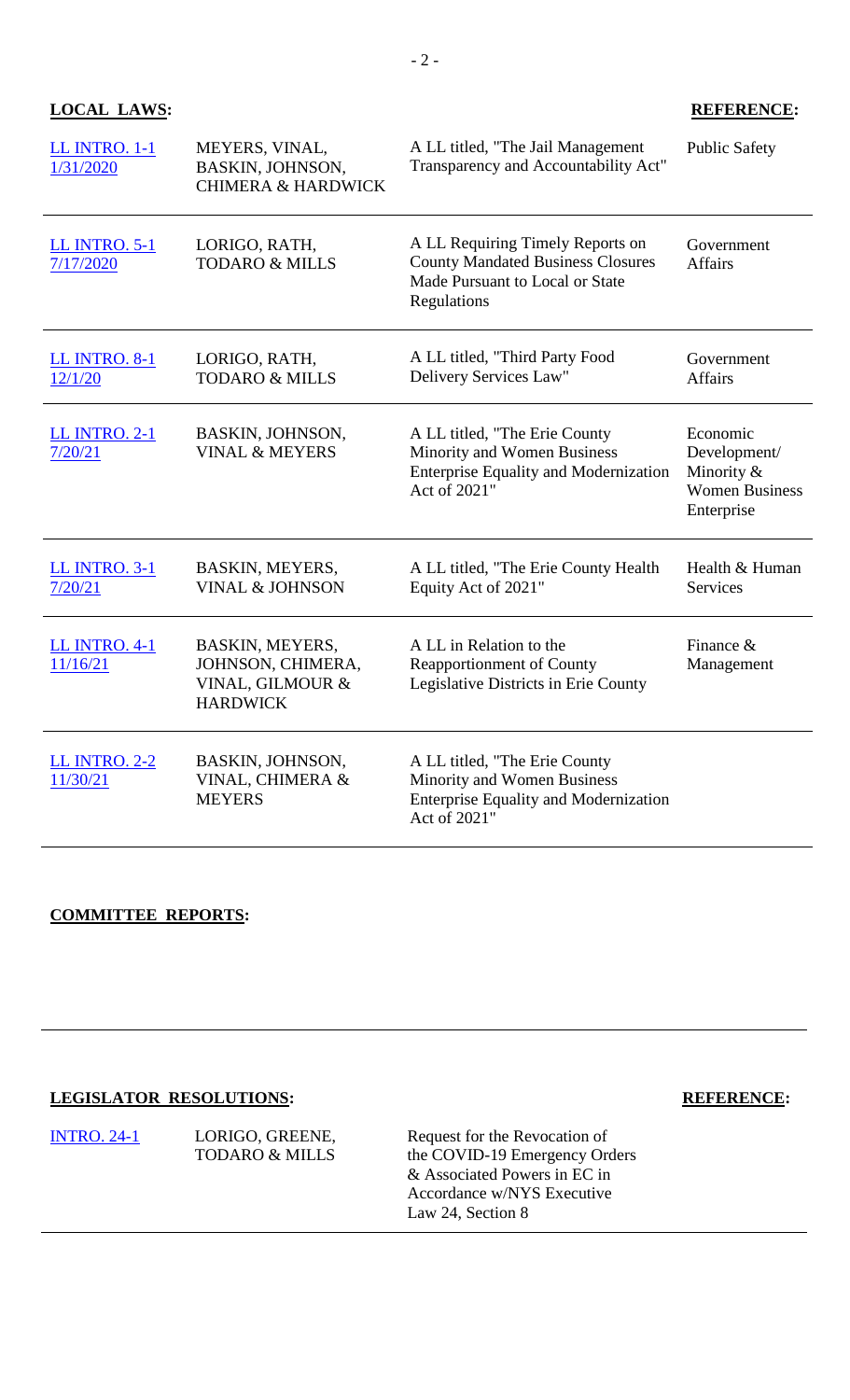## **COMMUNICATIONS DISCHARGED FROM COMMITTEE: REFERENCE:**

### **SUSPENSION OF THE RULES: REFERENCE:**

| <b>COMM. 24E-34</b> | <b>BASKIN</b>                         | Letter to Legislature Clerk Concerning Transition<br>of Meetings on 12/9/2021 & 12/16/2021 |
|---------------------|---------------------------------------|--------------------------------------------------------------------------------------------|
| <b>COMM. 24D-2</b>  | <b>CLERK OF</b><br><b>LEGISLATURE</b> | Notice Concerning Transition of<br>Meetings on 12/9/2021 & 12/16/2021                      |
| <b>COMM. 24E-35</b> | <b>BASKIN</b>                         | Letter to Legislature Clerk Calling<br>Public Hearing for LL Intro. 2-2 (2021)             |
| <b>COMM. 24D-3</b>  | <b>CLERK OF</b><br><b>LEGISLATURE</b> | Notice Concerning Public Hearing<br>for LL Intro. $2-2$ (2021)                             |
| <b>COMM. 24D-4</b>  | <b>DEPARTMENT OF LAW</b>              | Opinion as to Form LL Intro. 3-1 (2021)                                                    |

### **COMMUNICATIONS FROM ELECTED OFFICIALS: REFERENCE:**

| <b>COMM. 24E-1</b>  | <b>BASKIN</b>                                                               | <b>Updated 2021 Committee Assignments</b>                                                  | <b>RFP</b>                        |
|---------------------|-----------------------------------------------------------------------------|--------------------------------------------------------------------------------------------|-----------------------------------|
| <b>COMM. 24E-2</b>  | BASKIN, CHIMERA,<br>GILMOUR, HARDWICK,<br><b>JOHNSON, MEYERS</b><br>& VINAL | Petition Designating Timothy J. Meyers<br>Majority Leader                                  | <b>RFP</b>                        |
| <b>COMM. 24E-3</b>  | <b>COUNTY EXECUTIVE</b>                                                     | Notification of Appointment of Interim<br><b>Commissioner of Senior Services</b>           | <b>RFP</b>                        |
| <b>COMM. 24E-4</b>  | <b>COMPTROLLER</b>                                                          | Sales Tax Receipt for 09/2021                                                              | Finance $\&$<br>Management        |
| <b>COMM. 24E-5</b>  | <b>LORIGO</b>                                                               | Minority Caucus Appointment to<br>the Visit Buffalo Niagara Board<br>of Directors          | Economic<br>Development           |
| <b>COMM. 24E-6</b>  | <b>MILLS</b>                                                                | Letter of Absence from<br>Session 22 - November 23, 2021                                   | <b>RFP</b>                        |
| <b>COMM. 24E-7</b>  | <b>COUNTY EXECUTIVE</b>                                                     | Re-Appointment to the Buffalo<br>& Erie County Public Library<br><b>Board of Directors</b> | Community<br>Enrichment           |
| <b>COMM. 24E-8</b>  | <b>COUNTY EXECUTIVE</b>                                                     | <b>Authorization to Accept Funding</b><br>& Contract w/NYSDoH                              | Health &<br><b>Human Services</b> |
| <b>COMM. 24E-9</b>  | <b>COUNTY EXECUTIVE</b>                                                     | Authorization to Accept Funding $\&$<br>Contract w/NYS Public Health Corps                 | Health &<br><b>Human Services</b> |
| <b>COMM. 24E-10</b> | <b>COUNTY EXECUTIVE</b>                                                     | <b>Personnel Modification - ECDoH</b>                                                      | Health &<br><b>Human Services</b> |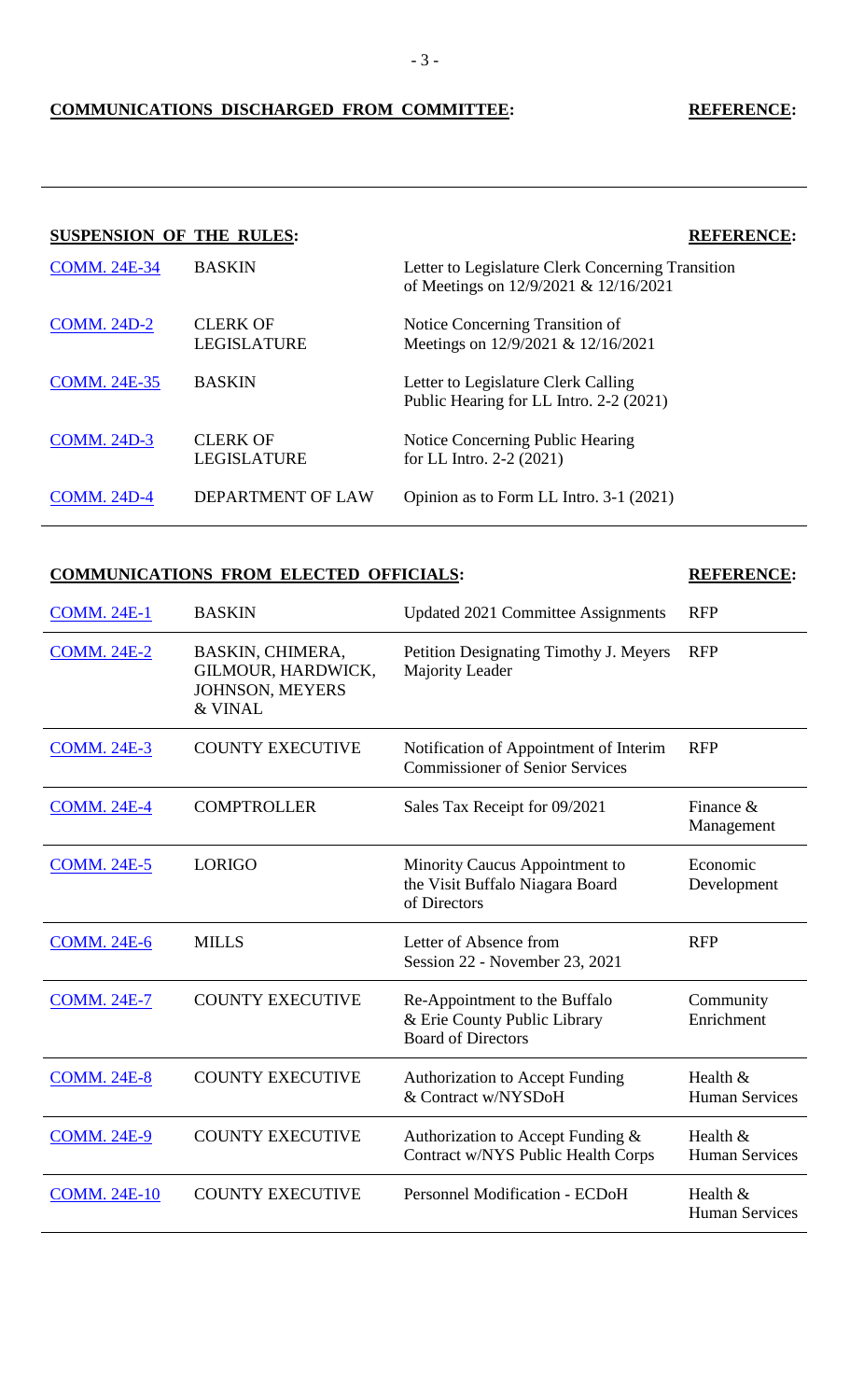| <b>COMM. 24E-11</b> | <b>COUNTY EXECUTIVE</b> | Site Design Engineering $\&$<br><b>Construction Oversight Services -</b><br><b>Trailblazing Women Monuments</b> | Economic<br>Development           |
|---------------------|-------------------------|-----------------------------------------------------------------------------------------------------------------|-----------------------------------|
| <b>COMM. 24E-12</b> | <b>COUNTY EXECUTIVE</b> | Community Climate Action Plan &<br>Professional Services Term Agreement                                         | Energy $&$<br>Environment         |
| <b>COMM. 24E-13</b> | <b>COUNTY EXECUTIVE</b> | <b>Authorization to Accept Funding</b><br>& Contract for Extension of Youth<br><b>Engagement Hours</b>          | Health &<br><b>Human Services</b> |
| <b>COMM. 24E-14</b> | <b>COUNTY EXECUTIVE</b> | <b>Authorization of Establishment</b><br>of ErieNet Local Development<br>Corporation                            | Economic<br>Development           |
| <b>COMM. 24E-15</b> | <b>COUNTY EXECUTIVE</b> | PILOT Agreement - Solar<br>Energy Systems, Buffalo                                                              | Economic<br>Development           |
| <b>COMM. 24E-16</b> | <b>COUNTY EXECUTIVE</b> | Notice of Adoption of<br>2021 Assessment Rolls                                                                  | Energy $&$<br>Environment         |
| <b>COMM. 24E-17</b> | <b>COUNTY EXECUTIVE</b> | ECSD No. 6 - Engineering Term<br>Contract Agreement -<br>Work Order: AECOM-4                                    | Energy &<br>Environment           |
| <b>COMM. 24E-18</b> | <b>COUNTY EXECUTIVE</b> | ECSD No. 6 - Engineering Term<br>Contract Agreement -<br>Work Order: GP-2                                       | Energy $&$<br>Environment         |
| <b>COMM. 24E-19</b> | <b>COUNTY EXECUTIVE</b> | ECSD No. 3 - Bid Opening                                                                                        | Energy $&$<br>Environment         |
| <b>COMM. 24E-20</b> | <b>COUNTY EXECUTIVE</b> | ECSD No. 3 - Engineer Term<br><b>Contract Agreement</b>                                                         | Energy $&$<br>Environment         |
| <b>COMM. 24E-21</b> | <b>COUNTY EXECUTIVE</b> | ECSD No. 4 - Contract Close Out                                                                                 | Energy $&$<br>Environment         |
| <b>COMM. 24E-22</b> | <b>COUNTY EXECUTIVE</b> | <b>ECSD</b> - Low Income Household<br>Water Assistance Program                                                  | Energy $&$<br>Environment         |
| <b>COMM. 24E-23</b> | <b>COUNTY EXECUTIVE</b> | <b>Authorization of Establishment</b><br>of 2020-2022 Disability<br><b>Awareness Grant Funding</b>              | Health &<br><b>Human Services</b> |
| <b>COMM. 24E-24</b> | <b>COUNTY EXECUTIVE</b> | <b>Ellicott Street Building Clay</b><br>Tile Roof Reconstruction -<br><b>SUNY Erie City Campus</b>              | Economic<br>Development           |
| <b>COMM. 24E-25</b> | <b>COUNTY EXECUTIVE</b> | Dept. of Homeland Sec. & Emergency<br><b>Services Consulting Contract</b>                                       | <b>Public Safety</b>              |
| <b>COMM. 24E-26</b> | <b>COUNTY EXECUTIVE</b> | Authorization to Accept FY 21<br><b>State Homeland Security Grant</b>                                           | <b>Public Safety</b>              |
| <b>COMM. 24E-27</b> | <b>COUNTY EXECUTIVE</b> | Authorization to Contract for<br><b>Emergency Pop-Up Shelters</b>                                               | <b>Public Safety</b>              |